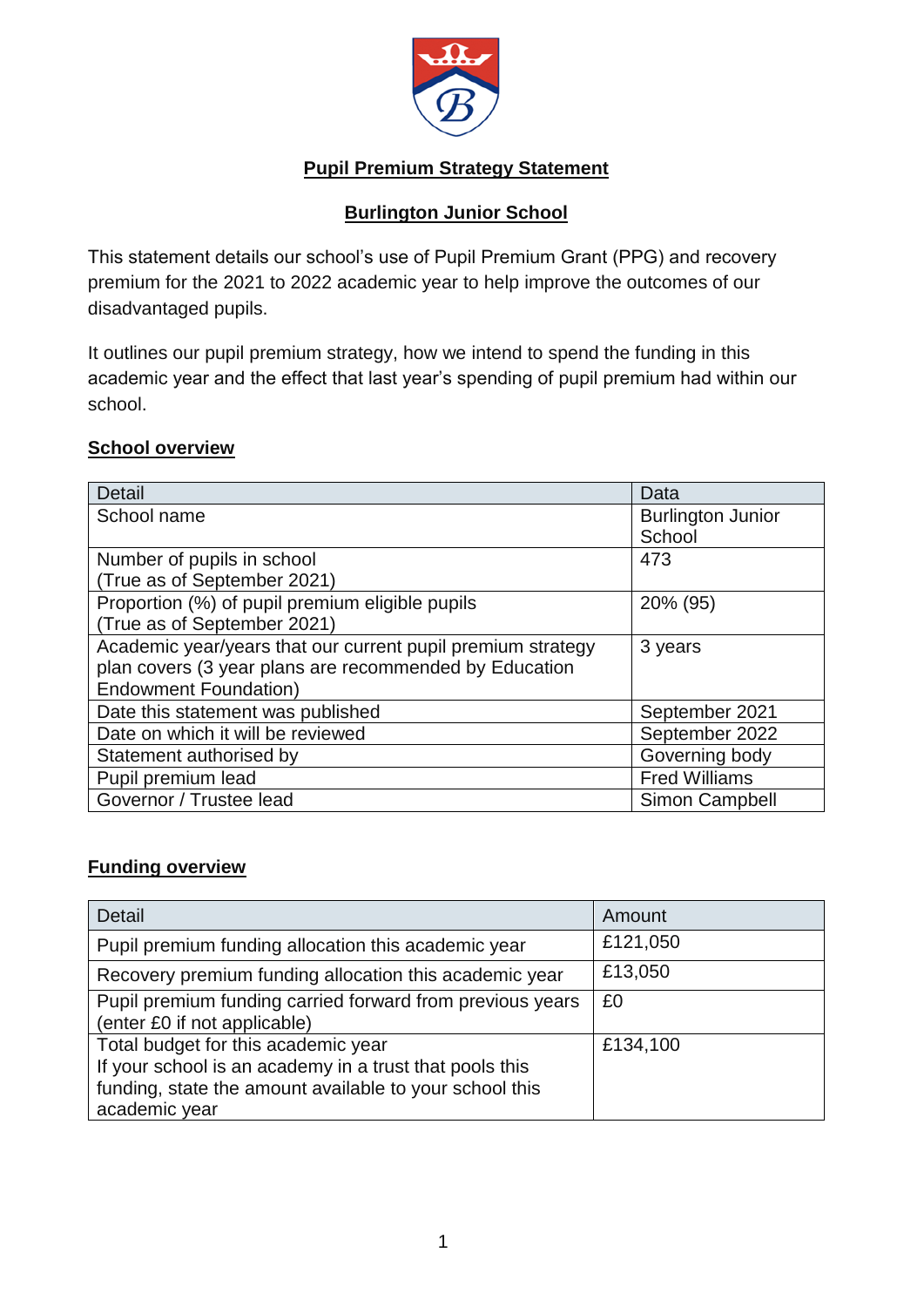## **Statement of Intent**

At Burlington Juniors we think Pupil Premium first, and shape every action and reaction around what's best for our most disadvantaged pupils. In every instance we are highly ambitious and work tirelessly to help them make significant progress in all areas of the curriculum. Pupils in receipt of Pupil Premium will leave Burlington as future ready individuals, who are resilient and ready to face life's challenges.

Senior leadership, governors and class teachers carefully monitor the attainment and progress of our most vulnerable children and use this information to identify barriers in order to ensure support can be properly targeted. We believe all stakeholders should work in unison to achieve the very best outcomes for our most disadvantaged and



pride ourselves in working closely with our parent community, particularly those who are classed as 'hard to reach'.

The best available evidence indicates that great teaching (Quality First Teaching- QFT) is the most important lever schools have to improve pupil attainment. Ensuring every teacher is supported in delivering high-quality teaching is essential to achieving the best outcomes for all pupils, particularly the most disadvantaged among them. Targeted academic support and wider strategies make up the rest of the support package available to all our children.

We support all children, but especially those in receipt of Pupil Premium funding. All those in receipt of funding benefit from the funding received, not just those who are underperforming. Through a carefully considered, research-led approach to spending, we aim to take the 'dis' away from our most disadvantaged children, and give them the advantage they need to flourish in life.

### **Challenges**

This details the key challenges to achievement that we have identified among our disadvantaged pupils.

| Challenge<br>number | Detail of challenge                                                                                                                                                                                                                                                                                                                                                  |
|---------------------|----------------------------------------------------------------------------------------------------------------------------------------------------------------------------------------------------------------------------------------------------------------------------------------------------------------------------------------------------------------------|
|                     | School closures due to Covid 19 have created a progress gap in<br>reading, writing and maths. Although many of our most disadvantaged<br>were in school, there were a number of whom opted to stay at home<br>with limited success in engaging with learning, even though access<br>arrangements were put in place (technology, one to one telephone<br>support etc) |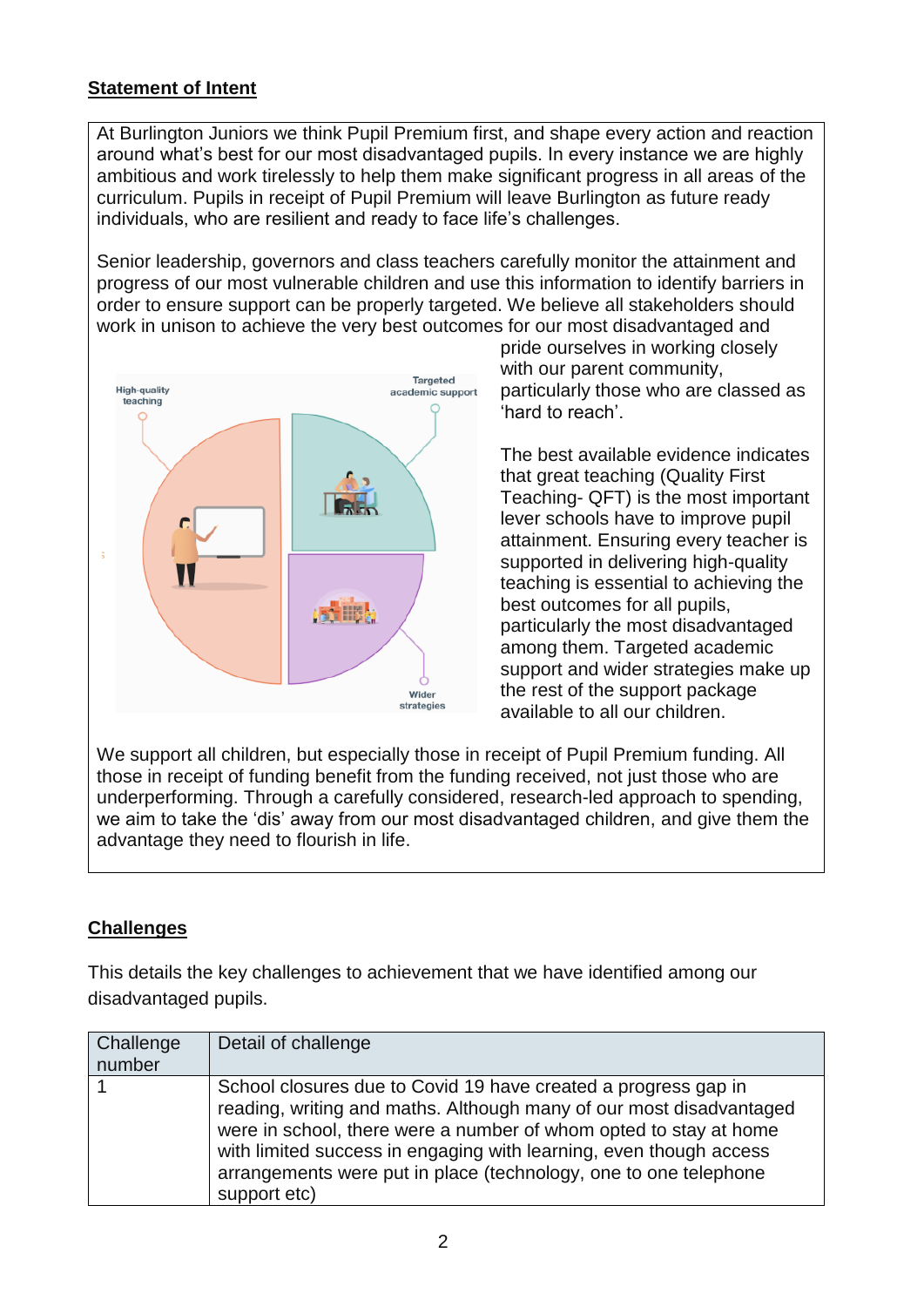| $\mathcal{P}$            | Some children in receipt of pupil premium grant also have special<br>educational needs and English as an additional language; these multiple<br>needs make it more challenging for a child to reach their age related<br>expectations.                                                                                            |
|--------------------------|-----------------------------------------------------------------------------------------------------------------------------------------------------------------------------------------------------------------------------------------------------------------------------------------------------------------------------------|
| 3                        | Although the difference between disadvantaged children and non<br>attendance is narrow and better than national and local, there are<br>certain vulnerable children who have persistent absences. This is<br>already improving compared to last year, but needs careful monitoring<br>and support.                                |
| $\overline{\mathcal{A}}$ | Socio Economic Gap (housing, finance, tuition for selective schools/<br>general, family literacy and family anxieties). Limited life experiences<br>and opportunities to join in enrichment opportunities out of school, such<br>as playing an instrument, swimming lessons, joining a library or playing<br>for a football team. |

# **Intended outcomes**

This explains the outcomes we are aiming for by the end of our current strategy plan, and how we will measure whether they have been achieved.

| Intended outcome                                                                                                                                                                                              | Success criteria                                                                                                                                                                                                                                                                                                                                                                       |
|---------------------------------------------------------------------------------------------------------------------------------------------------------------------------------------------------------------|----------------------------------------------------------------------------------------------------------------------------------------------------------------------------------------------------------------------------------------------------------------------------------------------------------------------------------------------------------------------------------------|
| Children in receipt of pupil premium<br>funding read widely and regularly and are<br>able to answer (both orally and written) test<br>style comprehension questions.                                          | Reading/ writing/ maths gap decreased to<br>0% or better across the school (in line<br>with national average)                                                                                                                                                                                                                                                                          |
| Children in receipt of PPG attendance/<br>punctuality gap for the lowest 20%<br>decreased.                                                                                                                    | Pupil premium/ non attendance gap is<br>within 0%                                                                                                                                                                                                                                                                                                                                      |
| Children in receipt of PPG have similar<br>external enrichment experiences than their<br>non PP counterparts. The school has<br>created opportunities to enrich the<br>experiences of PP children identified. | PP register of events- team games<br>Before/ after school care. Emotional<br>literacy support assistant/ nurture<br>activities<br>Hard to quantify- social, moral, spiritual<br>and cultural needs improved.                                                                                                                                                                           |
| Parents of children in receipt of PPG<br>attend school events (parents' evening,<br>fair, trips, open mornings and class<br>assemblies)                                                                       | PP register shows % of parents attend.<br>Parent class reps report an increase in<br>participation and communication.<br>Class teachers keep a record of parental<br>engagement at key events such as<br>parents' evening and open mornings, for<br>example.<br>Class teachers personally invite a<br>number of parents to particular events to<br>enhance home- school relationships. |
| Parents of children in receipt of PPG see<br>value in education and strong relationships<br>are created throughout.                                                                                           | Parent survey<br>100% attendance to parents' evenings<br>Communication- all signed up to new<br>mailing app.                                                                                                                                                                                                                                                                           |
| Teacher's confidence and skills in<br>supporting children with multiple learning<br>challenges through Quality first teaching<br>strengthened and guided by research.                                         | Participation in lessons. Conferencing.<br>Books.<br>Culture around the approach to Pupil<br>premium is Pupil Premium first. If we are<br>supporting the most vulnerable, then we<br>are doing a brilliant job for all in our care.                                                                                                                                                    |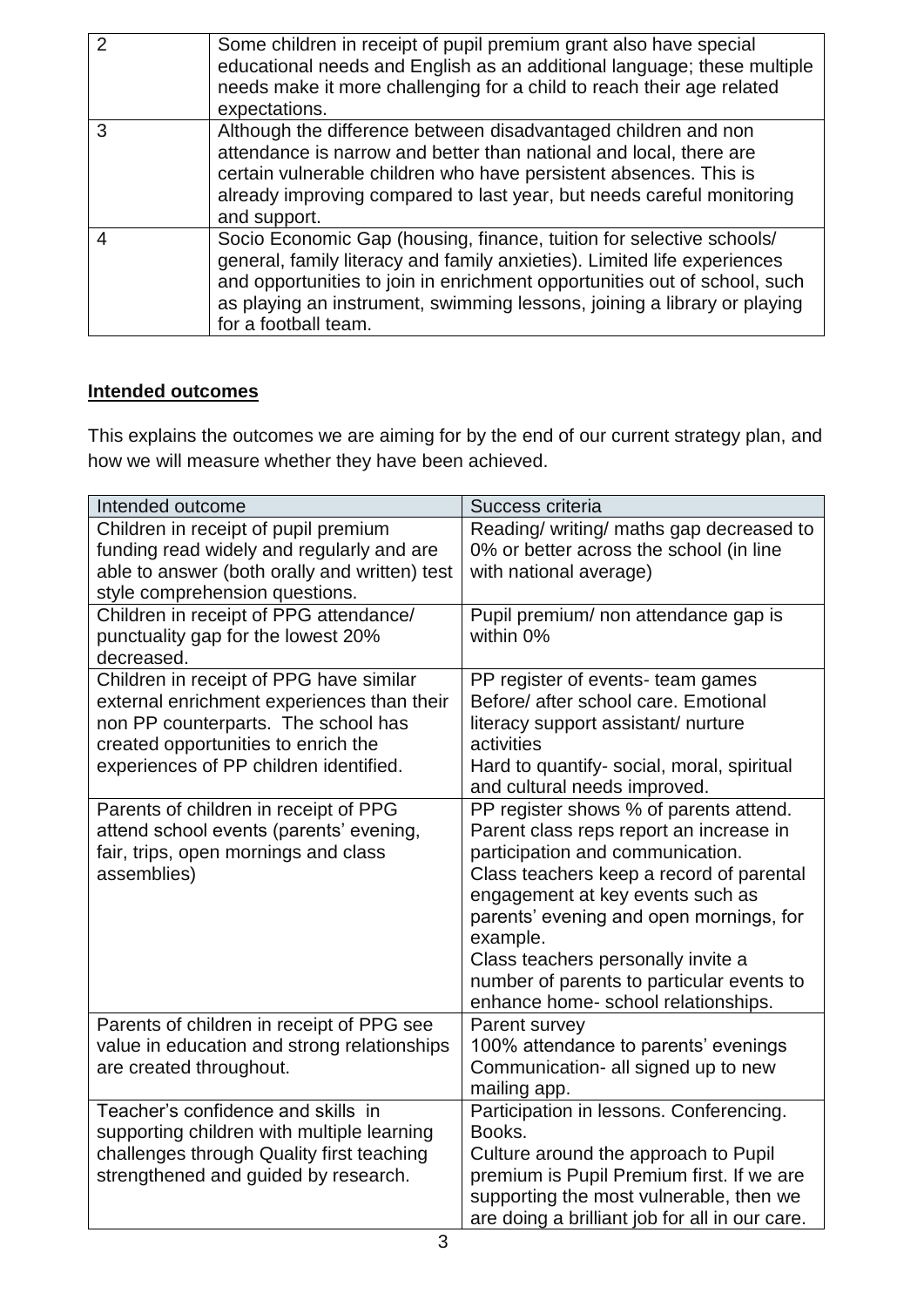|                                                                                                                                                                                                                                                                                                                                                         | Teacher expectations play a vital role in<br>shaping pupil outcomes and teachers<br>should aim to communicate a belief in the<br>academic potential of all pupils.                                                                        |
|---------------------------------------------------------------------------------------------------------------------------------------------------------------------------------------------------------------------------------------------------------------------------------------------------------------------------------------------------------|-------------------------------------------------------------------------------------------------------------------------------------------------------------------------------------------------------------------------------------------|
| Interventions (targeted and wider support)<br>show an improvement in focus areas; QFT<br>builds on this in class.<br>Targeted interventions are planned so they<br>don't narrow the curriculum; those in<br>receipt of PPG receive a broad and<br>balanced curriculum. For example, early<br>morning interventions, so children don't<br>miss learning. | Book looks show the same coverage for<br>all groups. Greater adult support and<br>encouragement through a mix of<br>extension and support.<br>Provision mapper keeps a log of costs<br>and impact/ outcomes which are<br>reviewed termly. |
| Less behaviour issues. Engagement in<br>lessons and value in learning is<br>comparable for those in receipt of PPG<br>and those who are not.                                                                                                                                                                                                            | CPOMS logs show narrowed gaps<br>between groups.<br>Books show all children meeting at least<br>the same amount of targets as peers.<br>2021 behaviour policy is regularly<br>revisited and staff receive updated<br>training.            |
| By July each under-acheiving child entitled<br>to PPG has a Passport on provision<br>Mapper to success which shares their<br>needs (both academic and social/<br>emotional).                                                                                                                                                                            | Key information from staff who have a<br>strong knowledge of the child is clear and<br>shared with new staff working with our<br>most vulnerable children in Summer 2.                                                                    |

### **Activity in this academic year**

This details how we intend to spend our pupil premium (and recovery premium funding) this academic year to address the challenges listed above.

# **High-Quality Teaching**

| Activity                                                                                          | Evidence that supports this approach                                                                                                                                                                                                                                                                                                                                                                                                                                                                                      | Challenge<br>number(s)<br>addressed |
|---------------------------------------------------------------------------------------------------|---------------------------------------------------------------------------------------------------------------------------------------------------------------------------------------------------------------------------------------------------------------------------------------------------------------------------------------------------------------------------------------------------------------------------------------------------------------------------------------------------------------------------|-------------------------------------|
| Continued<br>Professional<br>Development for all<br>teachers to ensure<br>quality first teaching. | <b>Education Endowment Foundation:</b><br>The best available evidence indicates that great<br>teaching is the most important lever schools have<br>to improve pupil attainment. Ensuring every<br>teacher is supported in delivering high-quality<br>teaching is essential to achieving the best<br>outcomes for all pupils, particularly the most<br>disadvantaged among them.<br>The most effective way of improving outcomes for<br>children is through effective continued professional<br>development opportunities. | 1, 2, 4                             |
| Curriculum and<br>teaching lead in post<br>to support and                                         | <b>Education Endowment Foundation:</b><br>Developing rich, connected schemas in the minds<br>of our children is a sure-fire way to be able to                                                                                                                                                                                                                                                                                                                                                                             | 1, 2, 4                             |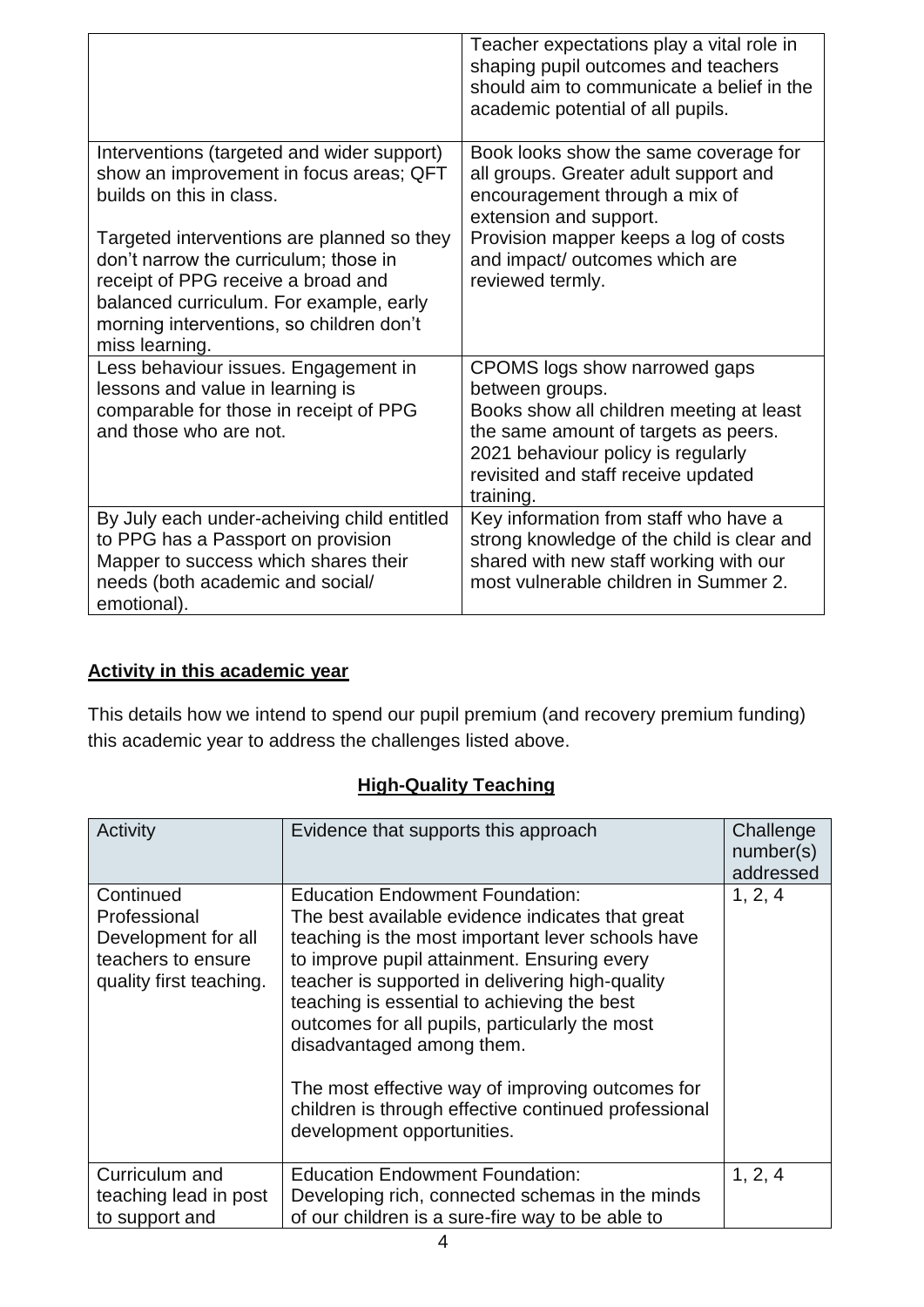| monitor quality first<br>teaching and the<br>implementation of<br>the recovery<br>curriculum.                                                                                                                                                                                | create, develop and embed knowledge. Once one<br>branch of a schema has been forged, it acts as an<br>arm which reaches out as a hook to welcome new<br>knowledge.                                                                                                                                                                                                                                                                                                                                                                                                                                                                                                                                                                                                                                                                                                                                     |            |
|------------------------------------------------------------------------------------------------------------------------------------------------------------------------------------------------------------------------------------------------------------------------------|--------------------------------------------------------------------------------------------------------------------------------------------------------------------------------------------------------------------------------------------------------------------------------------------------------------------------------------------------------------------------------------------------------------------------------------------------------------------------------------------------------------------------------------------------------------------------------------------------------------------------------------------------------------------------------------------------------------------------------------------------------------------------------------------------------------------------------------------------------------------------------------------------------|------------|
| <b>Designated Pupil</b><br>Premium lead given<br>time to design,<br>implement, monitor<br>and evaluate<br>strategies. Sharing<br>key research with<br>staff and ensuring<br>our most vulnerable<br>are receiving the<br>very best teaching<br>and learning<br>opportunities. | From experience and research, follow up on<br>initiatives throughout the school ensure initiatives<br>are effective and embedded; assessing how<br>teachers are advantaging our most vulnerable both<br>socially and academically and how this group is<br>achieving. Research states: senior leaders should<br>provide teachers with time and support to make<br>sure approaches are implemented consistently and<br>effectively.<br>We need to continue to raise the profile of those<br>who are entitled to PPG funding and<br>be more creative about how we support<br>them and their families.                                                                                                                                                                                                                                                                                                    | 1, 2, 3, 4 |
| Retrieval training to<br>improve children's<br>working memory to<br>become integral in<br>delivering QFT.                                                                                                                                                                    | <b>Education Endowment Foundation:</b><br>There is some evidence to suggest that<br>disadvantaged pupils are less likely to use<br>metacognitive and self-regulatory strategies<br>without being explicitly taught these strategies.<br>Explicit teaching of metacognitive and self-<br>regulatory strategies could therefore encourage<br>such pupils to practise and use these skills more<br>frequently in the future. With explicit teaching and<br>feedback, pupils are more likely to use these<br>strategies independently and habitually, enabling<br>them to manage their own learning and overcome<br>challenges themselves in the future.                                                                                                                                                                                                                                                   | 1, 2, 3    |
| Vocabulary/reading<br>training (Read write<br>inc training) so that<br>barriers are<br>minimised and the<br>most vulnerable<br>leave with a rich<br>vocabulary to<br>maximise life<br>chances.                                                                               | Hart and Risley (2003) famously found that<br>children from lower socio-economic households<br>have a word gap compared to those who live in<br>professional households. During the study, they<br>found that between 86% and 98% of the words<br>used by each child by the age of three was derived<br>from their parents' vocabularies. Crucially, they<br>also found that the number of words a child heard<br>varied significantly depending on the household's<br>socio-economic status. On average, children from<br>families on welfare heard approximately 616 words<br>per hour, while those from working class families<br>heard approximately 1251. Children from<br>professional families exceeded both, hearing<br>approximately 2153 words per hour. This gap<br>means that some pupils will start their school<br>having heard 30 million fewer words than other<br>children their age. | 1, 2, 4    |
| Engage families in                                                                                                                                                                                                                                                           | We strive to avoid the 'Matthew effect', whereby<br>the rich get richer and the poor get poorer.<br>Experience has shown that this                                                                                                                                                                                                                                                                                                                                                                                                                                                                                                                                                                                                                                                                                                                                                                     | 1, 2, 3    |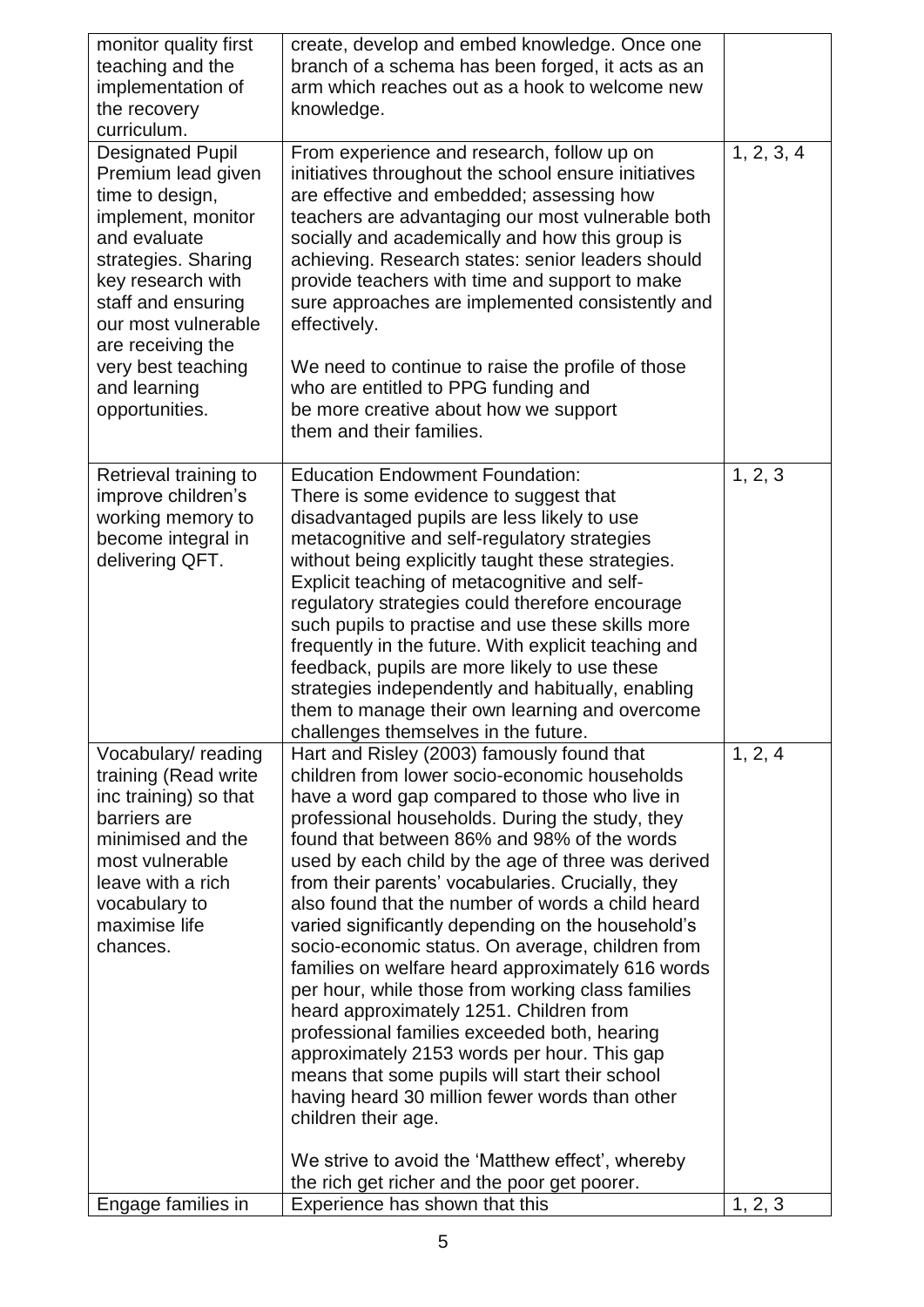| school events linked   | is an effective way of sharing the school's       |  |
|------------------------|---------------------------------------------------|--|
| to teaching and        | approach to teaching and learning. It also equips |  |
| learning to help with  | parents with the tools needed to support in the   |  |
| supporting home        | home and offer the children an advantage. As part |  |
| learning.              | of staff Performance management, each teacher is  |  |
|                        | meeting 2 PP families 6 x a year for in depth     |  |
|                        | conversations.                                    |  |
| Budgeted cost: £70,000 |                                                   |  |

# **Targeted academic support**

| Activity                                                                                                                                            | Evidence that supports this approach                                                                                                                                                                                                                                                                                                                                                                                                                                                                                                                                                                                                                                                                                                                                                                                                                                                                                                  | Challenge<br>number(s) |
|-----------------------------------------------------------------------------------------------------------------------------------------------------|---------------------------------------------------------------------------------------------------------------------------------------------------------------------------------------------------------------------------------------------------------------------------------------------------------------------------------------------------------------------------------------------------------------------------------------------------------------------------------------------------------------------------------------------------------------------------------------------------------------------------------------------------------------------------------------------------------------------------------------------------------------------------------------------------------------------------------------------------------------------------------------------------------------------------------------|------------------------|
| Specific areas of<br>delay/slow<br>progress will be<br>addressed and<br>gaps closed<br>through<br>interventions,<br>including gaps<br>due to Covid. | Dr Gill Johnson (an independent researcher,<br>published author and freelance writer).<br>The impact and implications of COVID-19 on the<br>primary education community have been, and will<br>continue to be, far-reaching. As the Chartered<br>College of Teaching (CCT) acknowledges, the<br>challenges facing teaching globally are enormous<br>(Miller and Goldberg, 2020). Questions have been<br>raised about the nature of teaching and learning and<br>the role of the teacher to ensure that children<br>continue to make progress.                                                                                                                                                                                                                                                                                                                                                                                         | addressed<br>1, 2, 4   |
| Teacher-led<br>conferencing<br>time $(1:1)$<br>individual<br>instruction).                                                                          | <b>Education Endowment Foundation:</b><br>Studies in England have shown that pupils eligible<br>for free school meals typically receive additional<br>benefits from one to one tuition. Low attaining pupils<br>are particularly likely to benefit.<br>One to one tuition approaches can enable pupils to<br>make effective progress by providing intensive,<br>targeted academic support to those identified as<br>having low prior attainment or at risk of falling<br>behind. The approach allows the teacher or tutor to<br>focus exclusively on the needs of the learner and<br>provide teaching that is closely matched to each<br>pupil's understanding. One to one tuition offers<br>greater levels of interaction and feedback compared<br>to whole class teaching which can support pupils<br>spend more time on new or unfamiliar, overcome<br>barriers to learning and increase their progress<br>through the curriculum. | 1, 2, 4                |
| Afterschool<br>'School-led'<br><b>National Tuition</b><br>Programme<br>(NTP) package<br>of 15 hours per<br>vulnerable child<br>(3 per class-        | <b>Education Endowment Foundation:</b><br>Studies in England have shown that pupils eligible<br>for free school meals typically receive additional<br>benefits from small group tuition.<br>Small group tuition approaches can support pupils<br>to make effective progress by providing intensive,<br>targeted academic support to those identified as                                                                                                                                                                                                                                                                                                                                                                                                                                                                                                                                                                               | 1, 2, 3, 4             |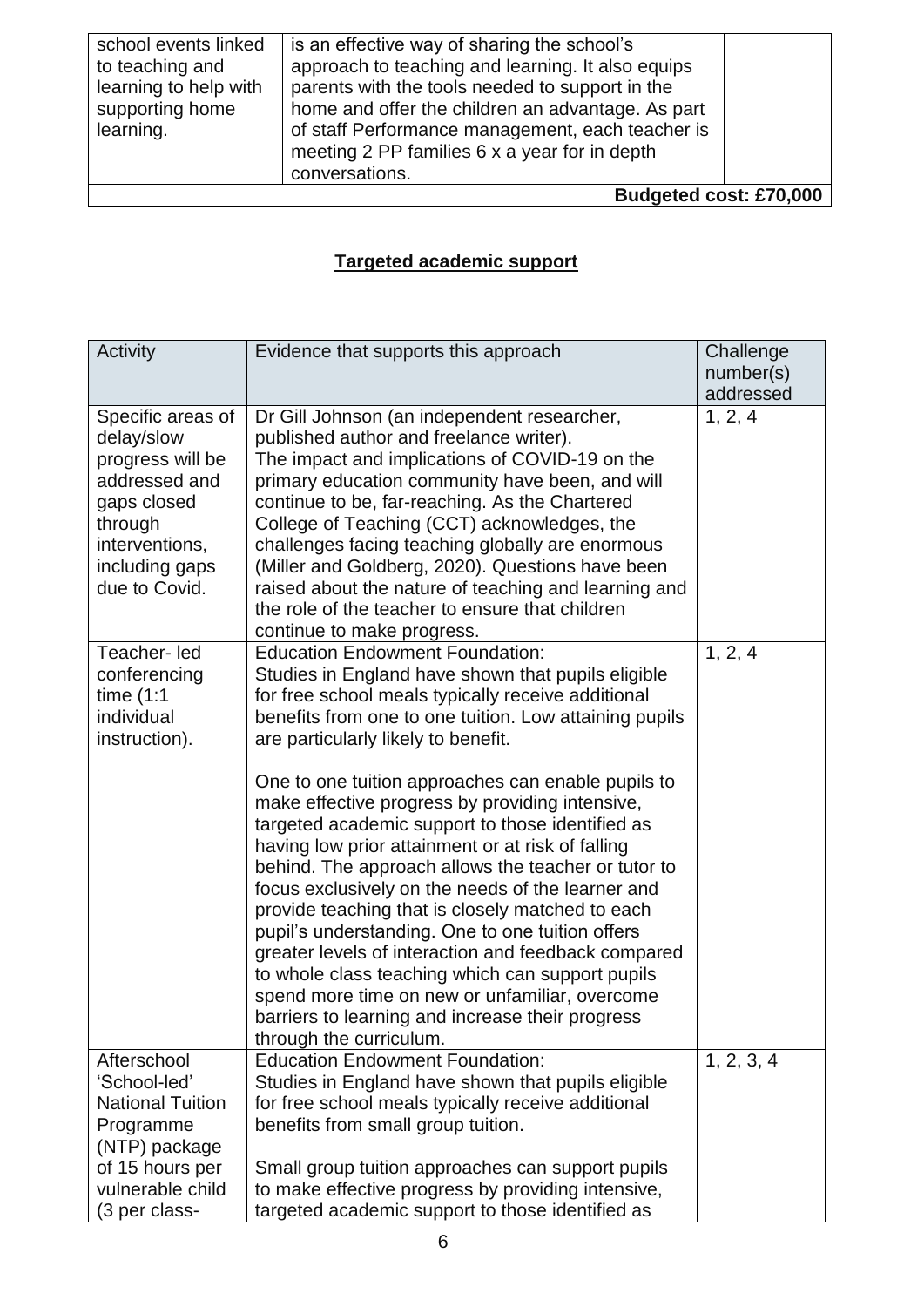| most at risk of<br>not reaching Age<br><b>Related</b><br>Expectations.<br>Funded through<br>NTP grant).                                                                                      | having low prior attainment or at risk of falling<br>behind. The approach allows the teacher to focus on<br>the needs of a small number of learners and provide<br>teaching that is closely matched to pupil<br>understanding. Small group tuition offers an<br>opportunity for greater levels of interaction and<br>feedback compared to whole class teaching which<br>can support pupils to overcome barriers to learning<br>and increase their access to the curriculum.                                                                                                                                                                                                                                                                                                                                                                              |            |
|----------------------------------------------------------------------------------------------------------------------------------------------------------------------------------------------|----------------------------------------------------------------------------------------------------------------------------------------------------------------------------------------------------------------------------------------------------------------------------------------------------------------------------------------------------------------------------------------------------------------------------------------------------------------------------------------------------------------------------------------------------------------------------------------------------------------------------------------------------------------------------------------------------------------------------------------------------------------------------------------------------------------------------------------------------------|------------|
| Continue to<br>invest in CPD for<br>teaching<br>assistants to<br>assist in<br>delivering quality<br>first teaching in<br>the classroom<br>and supporting<br>targeted<br>academic<br>support. | <b>Education Endowment Foundation:</b><br>If TAs have a direct instructional role it is important<br>they add value to the work of the teacher, not<br>replace them – the expectation should be that the<br>needs of all pupils are addressed, first and foremost,<br>through high quality classroom teaching. Schools<br>should try and organise staff so that the pupils who<br>struggle most have as much time with the teacher<br>as others. Breaking away from a model of<br>deployment where TAs are assigned to specific<br>pupils for long periods requires more strategic<br>approaches to classroom organisation. Instead,<br>school leaders should develop effective teams of<br>teachers and TAs, who understand their<br>complementary roles in the classroom.                                                                              | 1, 2       |
| Homework and<br>reading support<br>during<br>lunchtimes.                                                                                                                                     | <b>Education Endowment Foundation:</b><br>Pupils eligible for free school meals typically receive<br>additional benefits from homework. However,<br>surveys in England suggest that pupils from<br>disadvantaged backgrounds are less likely to have a<br>quiet working space, are less likely to have access<br>to a device suitable for learning or a stable internet<br>connection and may receive less parental support to<br>complete homework and develop effective learning<br>habits. These difficulties may increase the gap in<br>attainment for disadvantaged pupils.<br>Homework clubs can help to overcome these<br>barriers by offering pupils the resources and support<br>needed to undertake homework or revision. Broader<br>evidence suggests that homework should not be<br>used as a punishment or penalty for poor<br>performance. | 1, 2, 4    |
| Improved oral<br>and written<br>language skills<br>through<br>intervention.                                                                                                                  | <b>Education Endowment Foundation:</b><br>Studies in England have shown that pupils eligible<br>for free school meals typically receive similar or<br>slightly greater benefit from phonics interventions<br>and approaches. This is likely to be due to the<br>explicit nature of the instruction and the intensive<br>support provided.<br>It is possible that some disadvantaged pupils may<br>not develop phonological awareness at the same<br>rate as other pupils, having been exposed to fewer<br>words spoken and books read in the home.<br>Targeted phonics interventions may therefore                                                                                                                                                                                                                                                       | 1, 2, 3, 4 |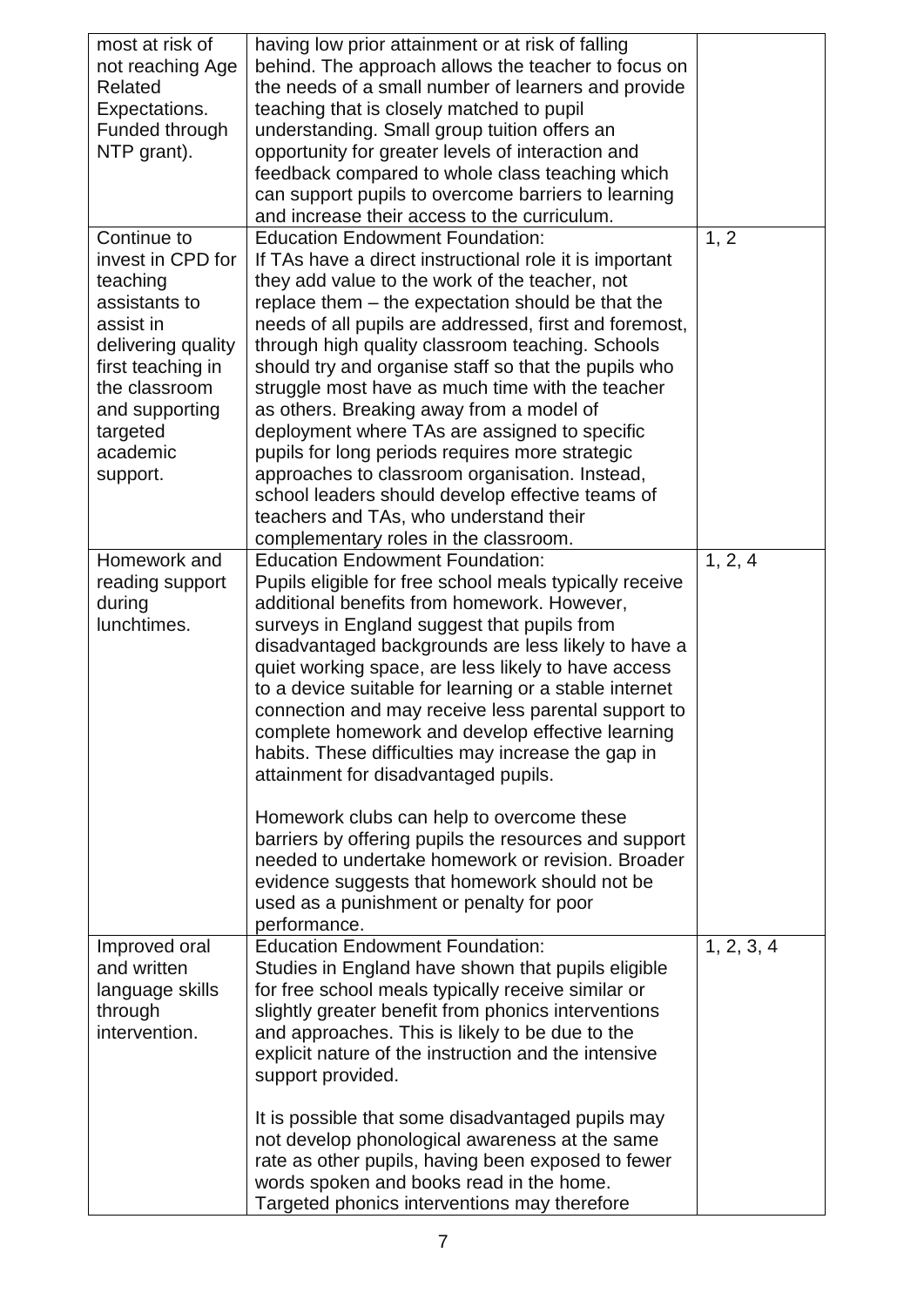|  | improve decoding skills more quickly for pupils who<br>have experienced these barriers to learning.<br>From experience, interventions need to be effective.<br>Monitor the<br>effectiveness of<br>If they are not we need to know why and make<br>changes where necessary. Too much time has been<br>interventions<br>lost due to Covid and we must help our pupils to<br>across the<br>become ready for life's challenges, both<br>school.<br>academically and socially. SENCO monitors the<br>work of the TA's and uses provision tracker to<br>monitor progress. | 1, 2, 3, 4<br>Budgeted cost: £35,000 |
|--|---------------------------------------------------------------------------------------------------------------------------------------------------------------------------------------------------------------------------------------------------------------------------------------------------------------------------------------------------------------------------------------------------------------------------------------------------------------------------------------------------------------------------------------------------------------------|--------------------------------------|
|--|---------------------------------------------------------------------------------------------------------------------------------------------------------------------------------------------------------------------------------------------------------------------------------------------------------------------------------------------------------------------------------------------------------------------------------------------------------------------------------------------------------------------------------------------------------------------|--------------------------------------|

# **Wider strategies**

| Activity                                                               | Evidence that supports this approach                                                                                                                                                                                                                                                                                                                                                                                                                                                                                                                                                                                                                                                  | Challenge<br>number(s)<br>addressed |
|------------------------------------------------------------------------|---------------------------------------------------------------------------------------------------------------------------------------------------------------------------------------------------------------------------------------------------------------------------------------------------------------------------------------------------------------------------------------------------------------------------------------------------------------------------------------------------------------------------------------------------------------------------------------------------------------------------------------------------------------------------------------|-------------------------------------|
| Wrap- around care/<br>breakfast club offered<br>for vulnerable pupils. | From experience, this initiative enables greater<br>play opportunities which they wouldn't have<br>had at home. This approach also helps with<br>punctuality and attendance as children want to<br>come to school for this enrichment.<br><b>Education Endowment Foundation:</b><br>Disadvantaged pupils may be more likely to be<br>affected by higher school absence rates and<br>lower attainment, on average, when compared<br>to their more advantaged peers. This means<br>disadvantaged pupils may be more likely to<br>progress through school with gaps in their<br>understanding, which will affect how quickly<br>and easily they can acquire and connect new<br>learning. | 3, 4                                |
|                                                                        | For pupils identified as having low prior<br>attainment or at risk of falling behind,<br>individualised instruction may allow the teacher<br>to provide activities that are closely matched to<br>a pupil's attainment. Provided they have the<br>skills to manage their learning independently,<br>this can support pupils to consolidate their<br>learning and practice skills or develop mastery<br>before progressing to the next stage of the<br>curriculum. More targeted assessment and<br>feedback may also support pupils to address<br>misconceptions or overcome specific barriers<br>to learning.                                                                         |                                     |
| Behaviour/self<br>regulation strategies<br>employed.                   | <b>Education Endowment Foundation:</b><br>According to figures from the Department for<br>Education, pupils who receive Free School<br>Meals are more likely to receive a permanent                                                                                                                                                                                                                                                                                                                                                                                                                                                                                                   | 1, 2, 4                             |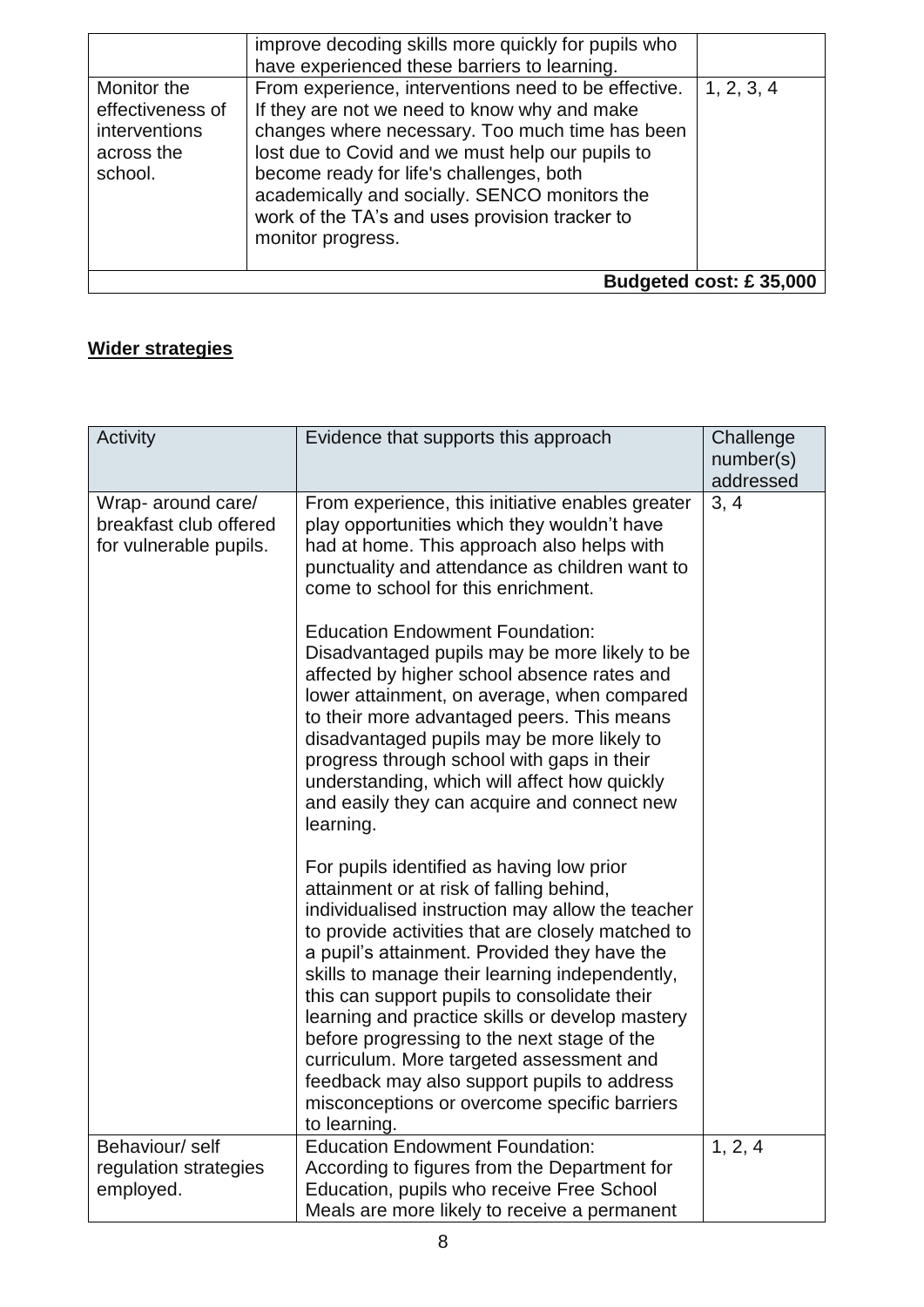|                                                                                                                                                                                                                                 | or fixed period exclusion compared to those<br>who do not.                                                                                                                                                                                                                                                                                                                                                                                                                                                                                                                                                                                                                                                                                           |         |
|---------------------------------------------------------------------------------------------------------------------------------------------------------------------------------------------------------------------------------|------------------------------------------------------------------------------------------------------------------------------------------------------------------------------------------------------------------------------------------------------------------------------------------------------------------------------------------------------------------------------------------------------------------------------------------------------------------------------------------------------------------------------------------------------------------------------------------------------------------------------------------------------------------------------------------------------------------------------------------------------|---------|
|                                                                                                                                                                                                                                 | The most common reason for exclusion is<br>persistent disruptive behaviour. Pupil<br>behaviour will have multiple influences, some<br>of which teachers can directly manage though<br>universal or classroom management<br>approaches. Some pupils will require more<br>specialist support to help manage their self-                                                                                                                                                                                                                                                                                                                                                                                                                                |         |
|                                                                                                                                                                                                                                 | regulation or social and emotional skills.                                                                                                                                                                                                                                                                                                                                                                                                                                                                                                                                                                                                                                                                                                           |         |
| Ensure our most<br>vulnerable (those on<br>free school meals)<br>have the opportunity to<br>play a musical<br>instrument (starting in<br>Year 3).                                                                               | <b>Education Endowment Foundation:</b><br>There is intrinsic value in teaching pupils<br>creative and performance skills and ensuring<br>disadvantaged pupils access a rich and<br>stimulating arts education. Arts participation<br>may be delivered within the core curriculum, or<br>through extra-curricular or cultural trips which<br>can be subject to financial barriers for pupils<br>from deprived backgrounds.<br>All Year 3 learning the recorder. All Year 4<br>learning the Ukulele.                                                                                                                                                                                                                                                   | 3, 4    |
|                                                                                                                                                                                                                                 | There is some evidence to suggest a causal<br>link between arts education and the use of<br>arts-based approaches with overall educational<br>attainment. Where the arts are being taught as<br>a means to boost academic achievement for<br>those eligible for the pupil premium, schools<br>should carefully monitor whether this aim is<br>being achieved.                                                                                                                                                                                                                                                                                                                                                                                        |         |
| Parent open mornings/<br>evenings to support<br>with homework/ online<br>learning/ behaviour<br>and regulation.<br><b>Family Support Officer</b><br>to work closely with<br>our disadvantaged<br>families to ensure<br>support. | <b>Education Endowment Foundation:</b><br>Disadvantaged pupils are less likely to benefit<br>from having a space to conduct home learning.<br>Evidence also suggests that disadvantaged<br>pupils make less academic progress, and<br>sometimes attainment levels even regress<br>during the summer holidays, due to the level of<br>formal and informal learning activities they do<br>or do not participate in. By designing and<br>delivering effective approaches to support<br>parental engagement, schools and teachers<br>may be able to mitigate some of these causes<br>of educational disadvantage, supporting<br>parents to assist their children's learning or<br>their self-regulation, as well as specific skills,<br>such as reading. | 1, 2, 4 |
| <b>Emotional literacy</b><br>support assistant/<br>behaviour support/<br>lunchtime play<br>provision.                                                                                                                           | <b>Education Endowment Foundation:</b><br>Evidence suggests that children from<br>disadvantaged backgrounds have, on average,<br>weaker Social emotional literacy (SEL) skills at<br>all ages than their more affluent peers. These<br>skills are likely to influence a range of<br>outcomes for pupils: lower SEL skills are linked                                                                                                                                                                                                                                                                                                                                                                                                                 | 2, 3    |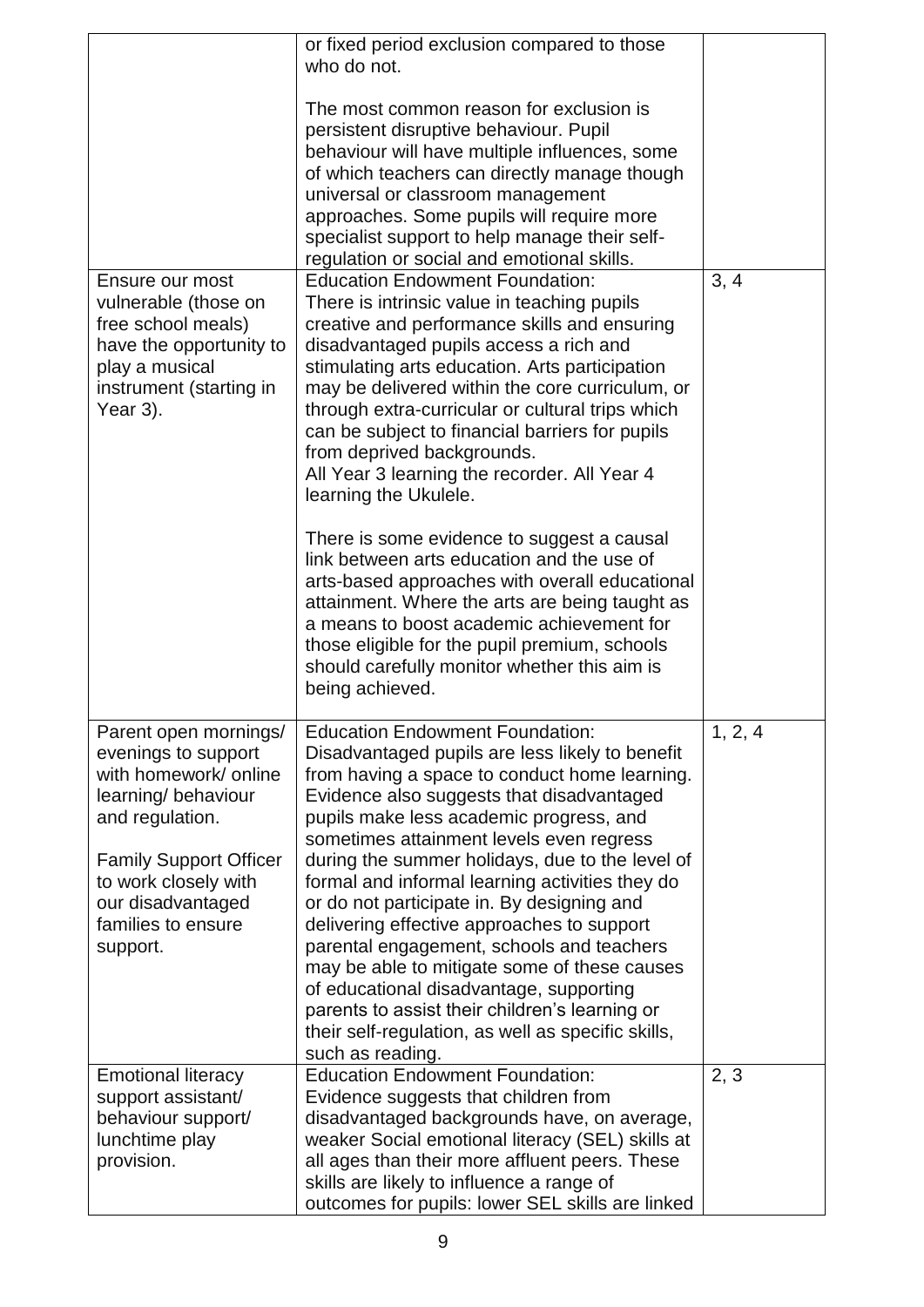|                                                                                                                                                                                                                                                                                                     | with poorer mental health and lower academic<br>attainment.<br>SEL interventions in education are shown to<br>improve SEL skills and are therefore likely to<br>support disadvantaged pupils to understand<br>and engage in healthy relationships with peers<br>and emotional self-regulation, both of which<br>may subsequently increase academic<br>attainment.                                                                                                                                                                                                                                                    |                |
|-----------------------------------------------------------------------------------------------------------------------------------------------------------------------------------------------------------------------------------------------------------------------------------------------------|----------------------------------------------------------------------------------------------------------------------------------------------------------------------------------------------------------------------------------------------------------------------------------------------------------------------------------------------------------------------------------------------------------------------------------------------------------------------------------------------------------------------------------------------------------------------------------------------------------------------|----------------|
| Funded uniform and<br>Physical Education kit.                                                                                                                                                                                                                                                       | <b>Education Endowment Foundation:</b><br>Pupils from lower socioeconomic households<br>are less likely to be able to afford the cost of<br>school uniforms.<br>By subsidising the cost of uniform, it reduces<br>stigmatism and enables disadvantaged pupils<br>to have the same experiences as their peers.                                                                                                                                                                                                                                                                                                        | $\overline{4}$ |
| Children from<br>vulnerable families<br>will not be hindered<br>by lack of finances<br>and be able to<br>broaden their<br>experiences by<br>attending residential<br>trips and<br>participating in<br>extracurricular<br>activities to help build<br>cultural capital and<br>enhance opportunities. | <b>Cultural Learning Alliance:</b><br>Evidence suggests that the cultural capital<br>passed on through families helps children do<br>better in school. The education system values<br>the knowledge and ways of thinking developed<br>by acquiring cultural capital, both abstract and<br>formal. As adults, cultural capital helps<br>individuals to network with other adults who<br>have a similar body of knowledge and<br>experiences, and who in turn control access to<br>high-paying professions and prestigious<br>leadership roles, for example in government.                                             | 4              |
| Technology support-<br>All children have<br>access to a device<br>(Chromebooks).                                                                                                                                                                                                                    | Sir Kevan Collins, chief executive of the<br><b>Education Endowment Foundation, said:</b><br>We live in a digital age. Technology has<br>transformed how we do things, from<br>communication with friends and family to<br>learning about the world around us. The pupils<br>we teach do not know a life without it. The<br>opportunities it offers us to improve education<br>are truly exciting.<br>The question is no longer whether technology<br>should have a place in the classroom, but how<br>technology can most effectively be integrated<br>in ways which achieve improved outcomes for<br>young people. | 1, 2, 4        |
| To have an adult<br>advocate for our most<br>vulnerable children to<br>help improve ambition<br>and self belief.                                                                                                                                                                                    | Each staff member is allocated one PP pupil<br>and they are their 'champion'. An advocate is a<br>person who supports or promotes the interests<br>of another. At Burlington Junior School that is<br>what we aim to do when we work to engage                                                                                                                                                                                                                                                                                                                                                                       | 1, 2, 4        |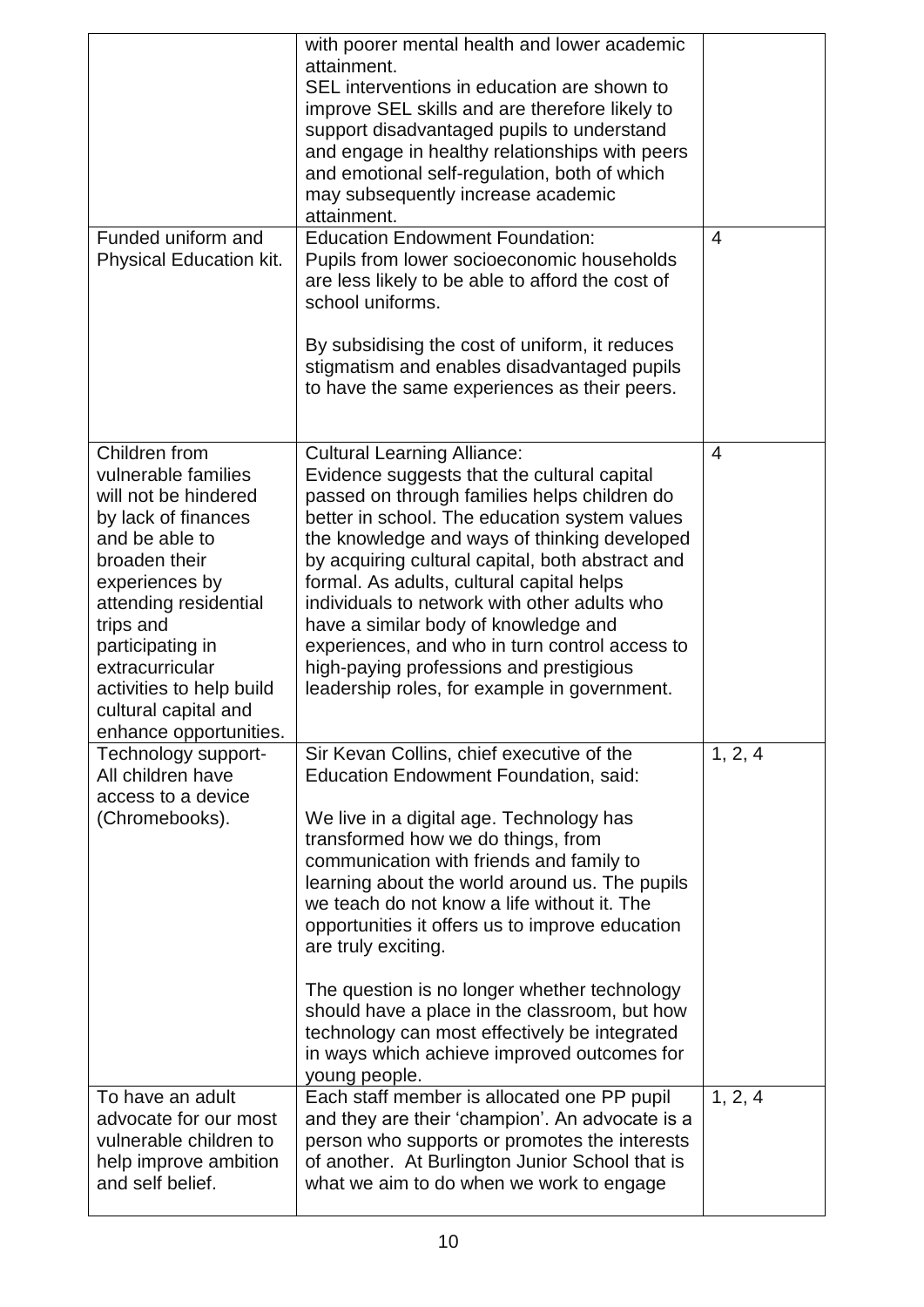|                                                                                                                                                                                               | children and their parents as partners in a<br>positive, learning-focused school community.<br>Some of our children and parents are fully<br>engaged - easy to reach, easy to know, and<br>eager to be involved in the school. Other<br>children and parents, due to a wide range of<br>circumstances, are harder to engage.<br>At Burlington Junior school we continually<br>explore effective ways of meeting children's<br>needs through engagement and listening. We<br>aim to proactively support, raise aspiration and<br>empower children. As a whole school team we<br>are advocates of all children in order to<br>improve outcomes for our children.                                                                                                                                                                                                                                               |                |
|-----------------------------------------------------------------------------------------------------------------------------------------------------------------------------------------------|--------------------------------------------------------------------------------------------------------------------------------------------------------------------------------------------------------------------------------------------------------------------------------------------------------------------------------------------------------------------------------------------------------------------------------------------------------------------------------------------------------------------------------------------------------------------------------------------------------------------------------------------------------------------------------------------------------------------------------------------------------------------------------------------------------------------------------------------------------------------------------------------------------------|----------------|
| Provide high quality<br>reading resources.                                                                                                                                                    | Each vulnerable child will be given a reading<br>book every term to promote a love of reading<br>and help build a library of literature.                                                                                                                                                                                                                                                                                                                                                                                                                                                                                                                                                                                                                                                                                                                                                                     | 1, 4           |
| Technology used to<br>support quality first<br>teaching, such as<br>maths.co.uk and online<br>diagnostic testing.                                                                             | Technology has the potential to improve<br>assessment and feedback, which are crucial<br>elements of effective teaching. However, how<br>teachers use information from assessments,<br>and how pupils act on feedback, matter more<br>than the way in which it is collected and<br>delivered.<br>Ensure children who need one, have a chrome<br>book.<br>Using technology can increase the accuracy of<br>assessment, or the speed with which<br>assessment information is collected, with the<br>potential to inform teachers' decision-making<br>and reduce workload.<br>Technology can be used to provide feedback<br>directly to pupils via programmes or<br>interventions, but in all cases careful<br>implementation and monitoring are necessary.<br>Feedback via technology is likely to be most<br>beneficial if it is provided in addition to, rather<br>than instead of, other forms of feedback. | 1, 2, 4        |
| Encourage teachers,<br>visitors and workshop<br>organisers to share<br>with children how they<br>subsequently got to<br>the position they are in<br>to raise aspirations<br>amongst children. | <b>Education Endowment Foundation:</b><br>Whilst pupils eligible for the pupil premium are<br>likely to have lower academic attainment<br>compared to their more advantaged peers, the<br>assumption that poorer pupils have lower<br>aspirations for their education and adult life is<br>less clear.                                                                                                                                                                                                                                                                                                                                                                                                                                                                                                                                                                                                       | $\overline{4}$ |
|                                                                                                                                                                                               | Studies in England suggest that different<br>socioeconomic groups have similar levels of<br>aspiration for their future outcomes and that<br>differences in participation rates in higher<br>education are largely driven by academic<br>attainment. Given the broad range of attitudes,                                                                                                                                                                                                                                                                                                                                                                                                                                                                                                                                                                                                                     |                |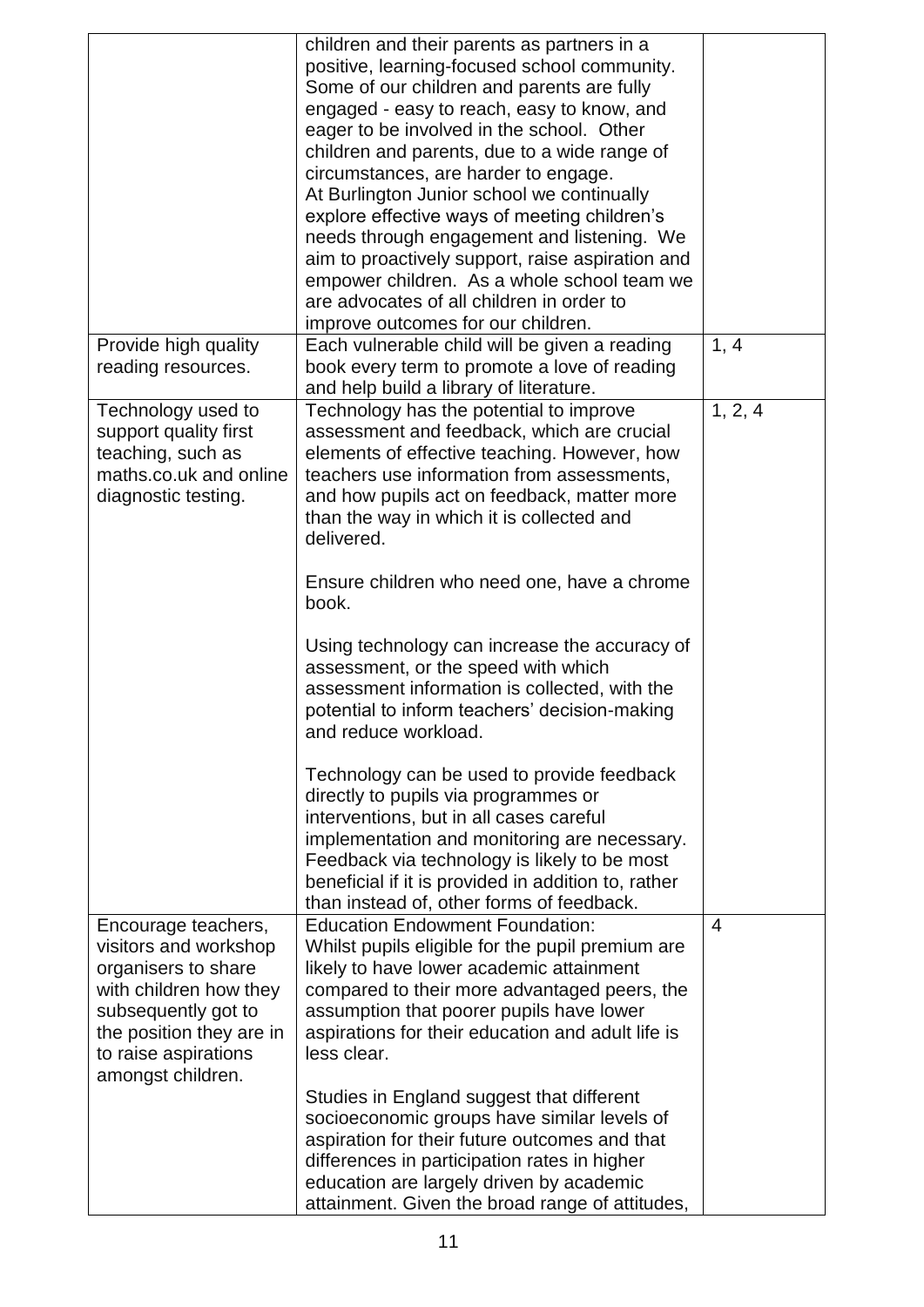|                        | behaviours and beliefs surrounding aspirations<br>in communities with higher rates of poverty,<br>schools should avoid generalisations.                                                                                                                                               |  |
|------------------------|---------------------------------------------------------------------------------------------------------------------------------------------------------------------------------------------------------------------------------------------------------------------------------------|--|
|                        | Aspiration interventions without an academic<br>component are unlikely to narrow the<br>disadvantaged attainment gap. Teacher<br>expectations play a role in shaping pupil<br>outcomes and teachers should aim to<br>communicate a belief in the academic potential<br>of all pupils. |  |
| Budgeted cost: £30,000 |                                                                                                                                                                                                                                                                                       |  |

## **Total budgeted cost: £ 135,000**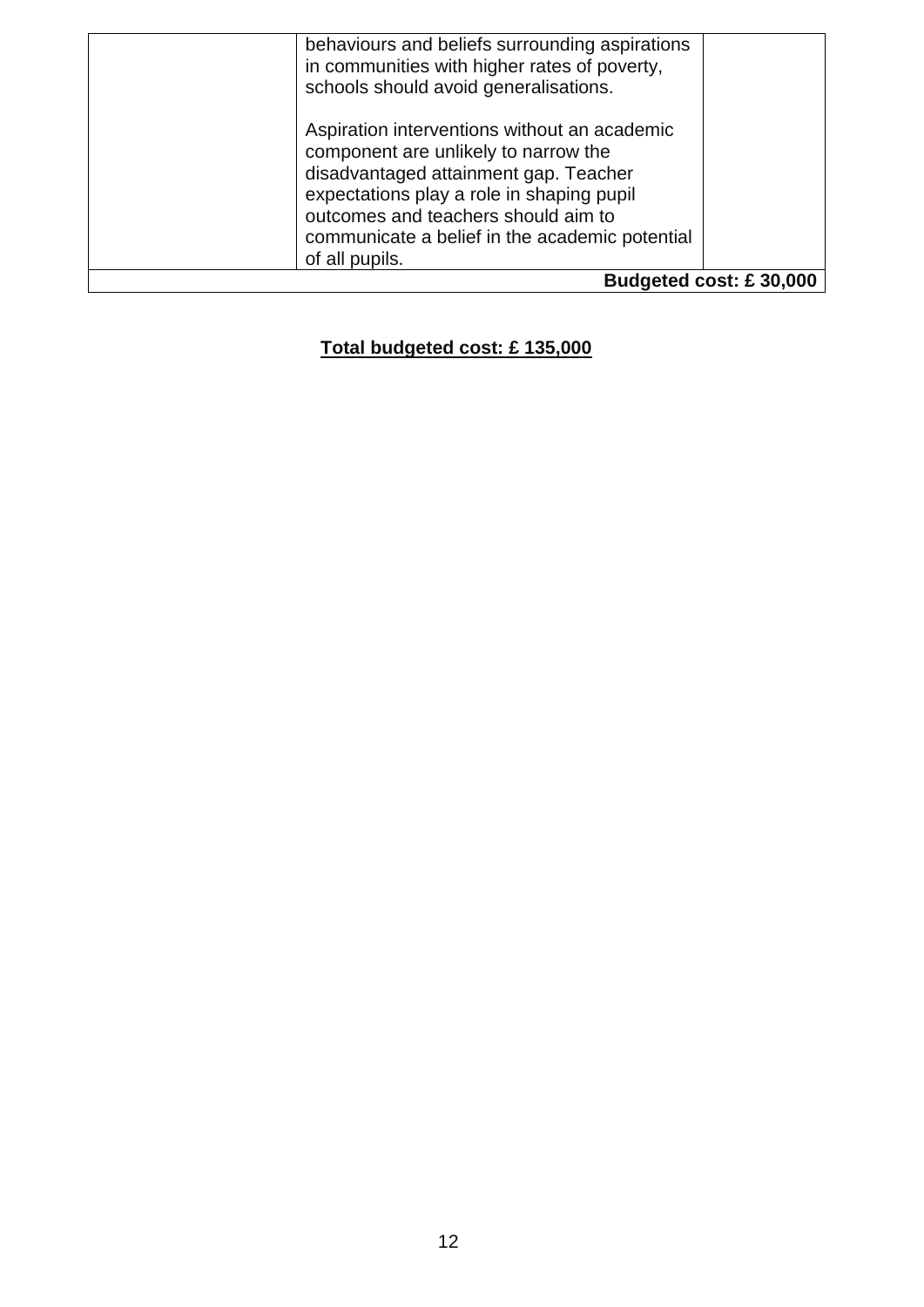### **Part B: Review of outcomes in the previous academic year**

### **Pupil premium strategy outcomes**

This details the impact that our pupil premium activity had on pupils in the 2020 to 2021 academic year.

Due to COVID-19, performance measures have not been published for 2020 to 2021, and 2020 to 2021 results will not be used to hold schools to account.

Assessments were carried out during the terms using previous past SATs papers, testbase, Whiterose and Maths.co.uk resources. The school is researching diagnostic testing for reading in 2021-2022.

#### **5.Review of expenditure July 2021**

### **Increasing the progress of all of our vulnerable children**

Small group tuition was carried out by every class teacher for three weeks after school pre Dec 2020 and also pre June 2021.

All teachers have access to conferencing time to meet their most vulnerable children and take time to look at their targets, work, work ethics and contributions.

All staff closely monitor children and report on their attainment, progress and work ethics to senior leaders.

Y6 Children are selected and sessions started in Jan 2021.

As SATs did not take place all Y6 children have continued to be identified for boosting which is being delivered using the catch up funding. These sessions started in March/ April 2021. Y5 children have also been identified for catch up tuition and these sessions started at the beginning of May. This is in addition to the extra tuition provided by their class teacher.

Conferencing time is being used to focus on the attainment, progress and work ethics of the children entitled to PPG.

### **Provide the best possible learning resources**.

A teacher within the school has been released to provide conferencing cover for all classes. This takes place every three weeks as a minimum to allow teachers to spend time discussing work with the children.

Although data gathering has been altered due to COVID, tests and assessments are being used within year groups. A moderated level for all pupils will be given at the end of the year, based on having closed some of the learning/ COVID gaps.

SLT continues to moderate books with a focus on the QFT children receive. The tuition provided by teachers after school has built learning relationships with the children, particularly after the challenges of COVID and how this may have affected their education.

Extra intervention packages and online resources have been trialled and implemented. These include an online reading scheme and maths.co,.uk to help identify areas children find difficult. This enables these gaps to be closed quicker.

Two teachers have been employed to provide catch up learning in Y6 and Y5 to identified children. They receive 15 weeks of tuition.